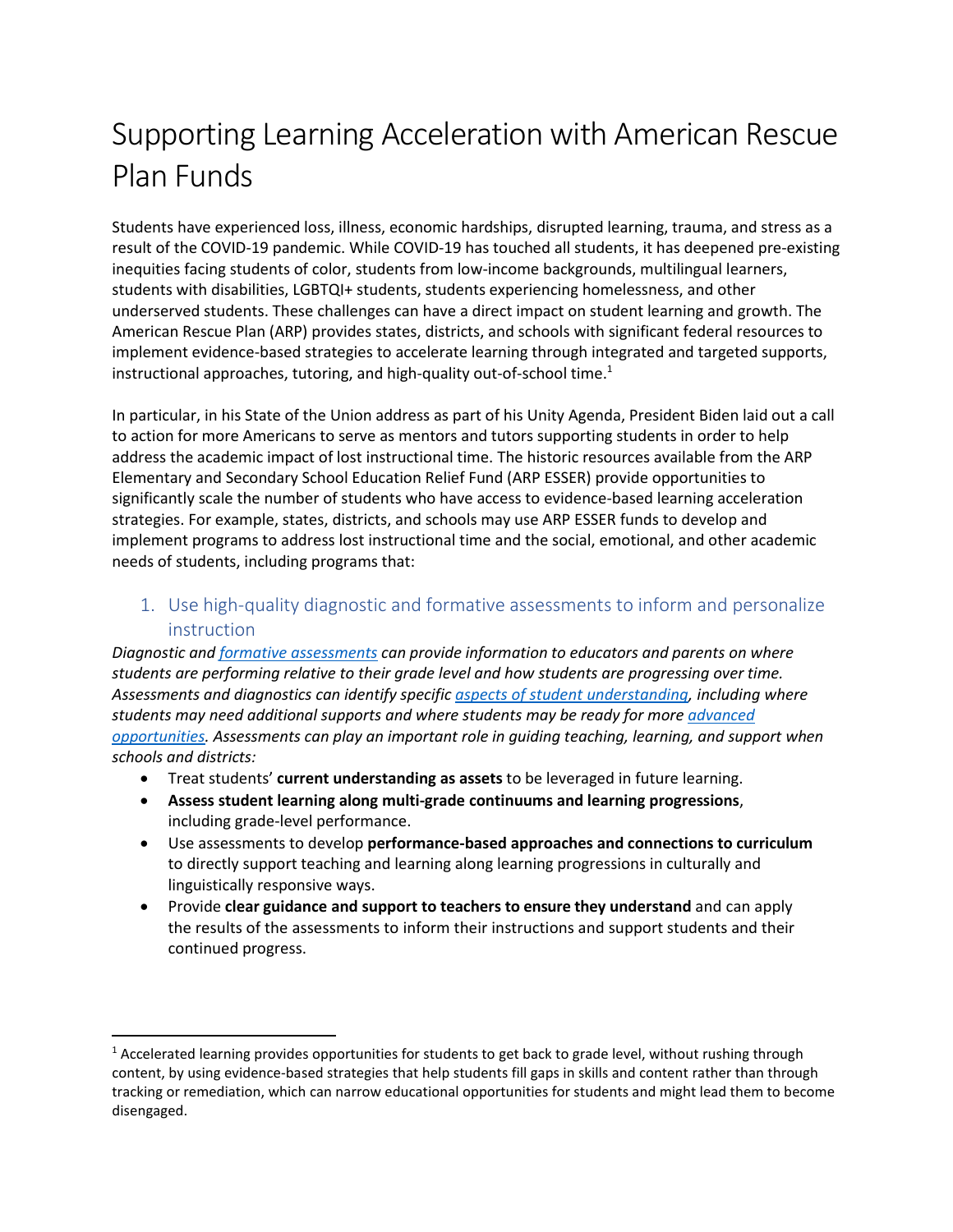## 2. Implement high-quality and effective tutoring

*Tutoring can yield [important results](https://compcenternetwork.org/ccn-products/multimedia/tutoring-programs/#/) for students when done in [effective](https://proventutoring.org/sea-resources-for-arp-esser-funding/) ways. The best available evidence suggests that tutoring is most effective when districts and schools:*

- Use **trained staff and educators as tutors**. Teachers, paraprofessionals, teaching candidates, and recently retired teachers are most likely to be effective, especially when given ongoing coaching and time to plan and collaborate with classroom teachers. However, others [can be](https://edtrust.org/strategies-to-solve-unfinished-learning/)  [effective](https://edtrust.org/strategies-to-solve-unfinished-learning/) tutors when they receive pre-service and ongoing training and professional development.
- **Regularly provide opportunities for tutoring**. Schedules that include frequent sessions—at least [three times a week](https://annenberg.brown.edu/sites/default/files/EdResearch_for_Recovery_Design_Principles_1.pdf) of at least 30-50 minutes—are most effective in accelerating learning.
- **Schedule tutoring sessions during the school day** when possible. Research shows that tutoring programs that occur [during the school day](https://www.nber.org/system/files/working_papers/w27476/w27476.pdf) have the largest effects. School leaders can ensure students still receive core instruction by creating space for tutoring by using double blocking or tutoring during study hall and flexible periods.
- **[Align tutoring with an evidence-based curriculum](https://files.eric.ed.gov/fulltext/ED606086.pdf)**. Tutoring may be more effective when it is conducted alongside a high-quality curriculum and practices that support positive learning experiences during regular class time.

3. Integrate and prioritize the social, emotional, and academic needs of all students

*[Research](https://srcd.onlinelibrary.wiley.com/doi/pdfdirect/10.1111/j.1467-8624.2010.01564.x) shows that social, emotional, cognitive, and academic development are linked, and schools can promote student growth in each of these areas. For example, districts and schools can:*

- **Implement evidence-based schoolwide programs and strategies** to support social, emotional, and academic development, including tools such as Positive Behavioral Interventions and Supports [\(PBIS\)](https://www.pbis.org/) and the [CASEL School Guide.](https://schoolguide.casel.org/)
- **Design [equitable learning environments](https://turnaroundusa.org/design-principles/) for student**s by focusing on developing strong and trusting relationships, fostering belonging, creating rigorous and engaging and culturally responsive learning environments, and offering integrated support systems.
- Use evidence-based strategies to **create school systems, structures, and practices** that support all aspects of child development.

### 4. Provide students with tailored learning acceleration opportunities

*Learning acceleration is a strategy designed to get students on grade-level by using evidence-based interventions to help close content and skill gaps as efficiently as possible. The goal of tailored acceleration is to ensure that all students attain college and career readiness regardless of where they may be starting. [Research shows](https://tntp.org/publications/view/teacher-training-and-classroom-practice/accelerate-dont-remediate) that learning acceleration is an important strategy for advancing equity and that students who experienced acceleration struggled less and learned more than students who started at the same point but experienced remediation instead. To support learning acceleration, districts and schools can:*

• **Provide teachers and staff with high-quality and ongoing professional development and coaching,** including on how to identify content and skills that need to be prioritized, design and select instructional strategies, and use data to inform instruction. Professional learning communities may provide such professional development and coaching. Professional learning communities are [most effective](https://learningforward.org/standards/learning-communities/) when they use data to determine student and educator learning needs, identify shared goals for student and educator learning, support educators in their content instruction and classroom management strategies, select and implement appropriate evidence-based strategies to improve outcomes, and use evidence to monitor progress and improve when needed.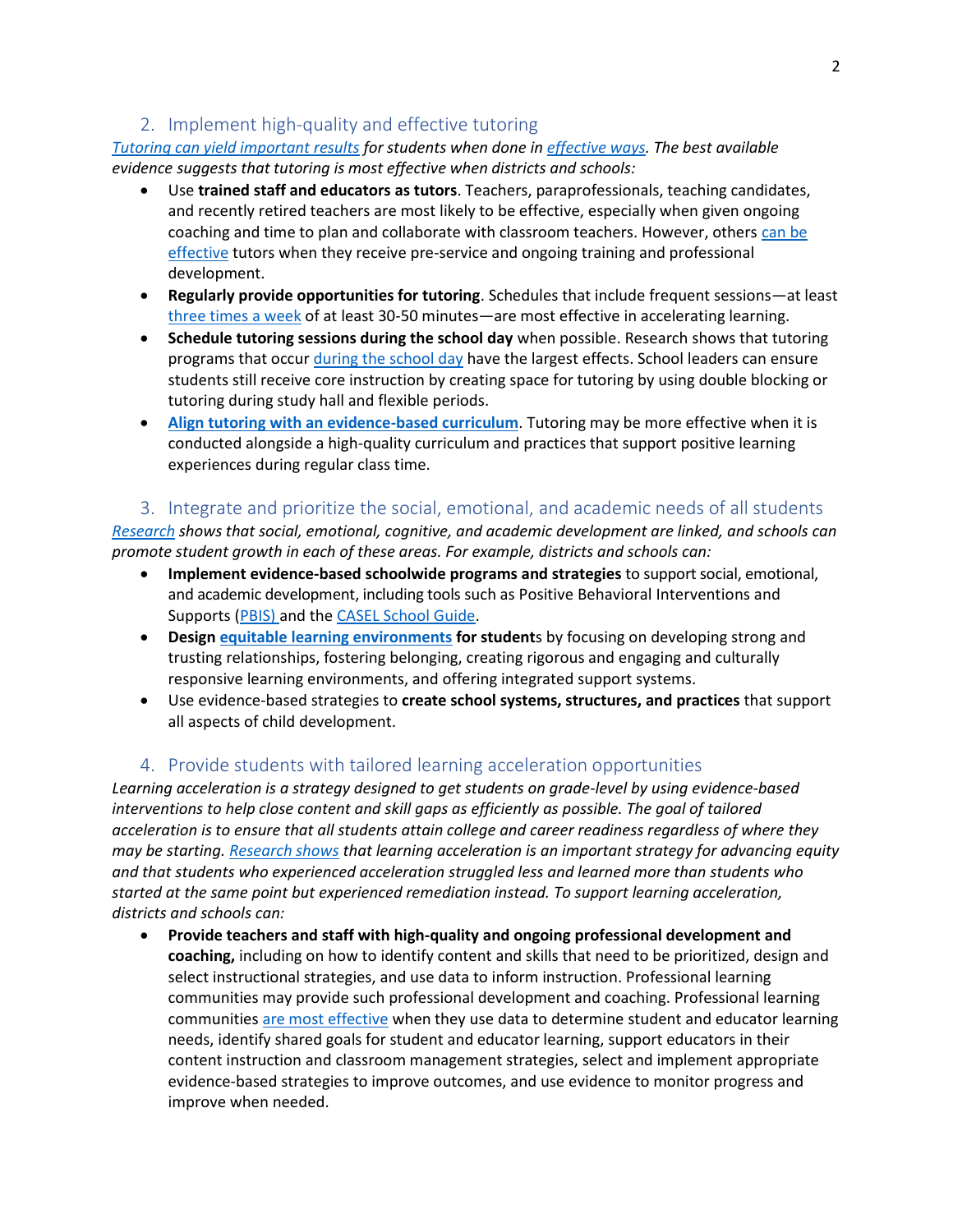- **Use school vacation time during the school year to support students with the greatest need**. For example, [Acceleration](https://journals.sagepub.com/doi/pdf/10.3102/0162373716685824) Academies are intensive, targeted, instructional programs conducted ove[r vacation breaks](https://compcenternetwork.org/resources/resource/7083/vacation-academies-high-power-learning-short-time-blocks) to support student learning and help students to address lost instructional time.
- Adopt and use **high-quality instructional materials** that appropriately challenge students, are [culturally relevant,](https://www.chiefsforchange.org/wp-content/uploads/2019/02/CFC-HonoringOrigins-FINAL.pdf) and are aligned to grade-level standards.
- 5. Support the successful transitions of students from pre-school to elementary school, elementary school to middle school, middle school to high school, and high school to postsecondary education and the workforce

*Students thrive when they have access to appropriately challenging programs and instructional materials that are aligned to rigorous standards and culturally and linguistically relevant. To better understand where students are and the supports they need to succeed during key transitions in their education, schools can employ a data-driven decision making process to identify and match students' needs to interventions and monitor their progress. To support these efforts, districts and schools can:*

- **Establish an early warning indicator (EWI) and intervention system to promote targeted engagement** [strategies](https://files.eric.ed.gov/fulltext/ED566904.pdf) in response to data from EWIs. EWI systems can track attendance, assignment completion, discipline, and grades. When appropriately viewed at the school, grade, classroom, and student level to support student wellbeing, these data can strengthen a school's ability to provide specific and timely [interventions.](https://consortium.uchicago.edu/sites/default/files/2019-02/5788whatmatters-studentfinal.pdf) For example, schools can use [on-track](https://ncs.uchicago.edu/freshman-on-track-toolkit) [indicators](https://ncs.uchicago.edu/freshman-on-track-toolkit) to assess how well students are making the transition into middle and high school so that the schools can provide additional supports as needed.
- **Establish summer bridge programs** that provide social, emotional, and academic support for students entering middle and high school to ensure that they are ready for middle and high school and set on a path toward success.
- States and districts can also leverage funding to improve access and success in **college in high school programs**. [College in High School programs](https://static1.squarespace.com/static/589d0f90ff7c507ac483988e/t/60b679fd547cf55d6b21e37e/1622571518083/CHSA+-+Using+COVID-19+Relief+Funding+to+Support+College+in+High+School+Programs+-+Full+Guidance.pdf) are an effective tool to increase access to college, improve persistence and completion in college, improve workforce readiness, and reduce the overall costs of college.

# 6. Use high-quality out-of-school time (OST) learning experiences to support students' social, emotional, and academic needs

*Research has shown that learning can happen in many contexts.<sup>2</sup> A wide range of programs can be delivered via OST programs, including work-based learning programs, youth development programs, and experiential or service-learning programs. High-quality evidence-based programs that are strongly rooted in the school context can also lead to positive social, emotional, and academic outcomes, greater self-confidence, increased civic engagement, better attendance, improved high school graduation, and decreased disciplinary actions. In designing and implementing high-quality [OST programs,](https://compcenternetwork.org/resources/resource/6980/accelerating-learning-through-summer-and-ost) schools and districts can:*

- **[Align OST programs](https://ies.ed.gov/ncee/wwc/PracticeGuide/10) academically** with the school curriculum so OST educators can build on skills and materials students are already learning.
- Create systems and processes to **adapt instruction to individual and small group needs.** OST groups of more than 20 students per staff member are shown to be [less effective.](https://www.jstor.org/stable/3181549?seq=1)

<sup>&</sup>lt;sup>2</sup> [Chapter 1: How Learning Happens -](http://nationathope.org/report-from-the-nation/chapter-1-how-learning-happens/) A Nation At Hope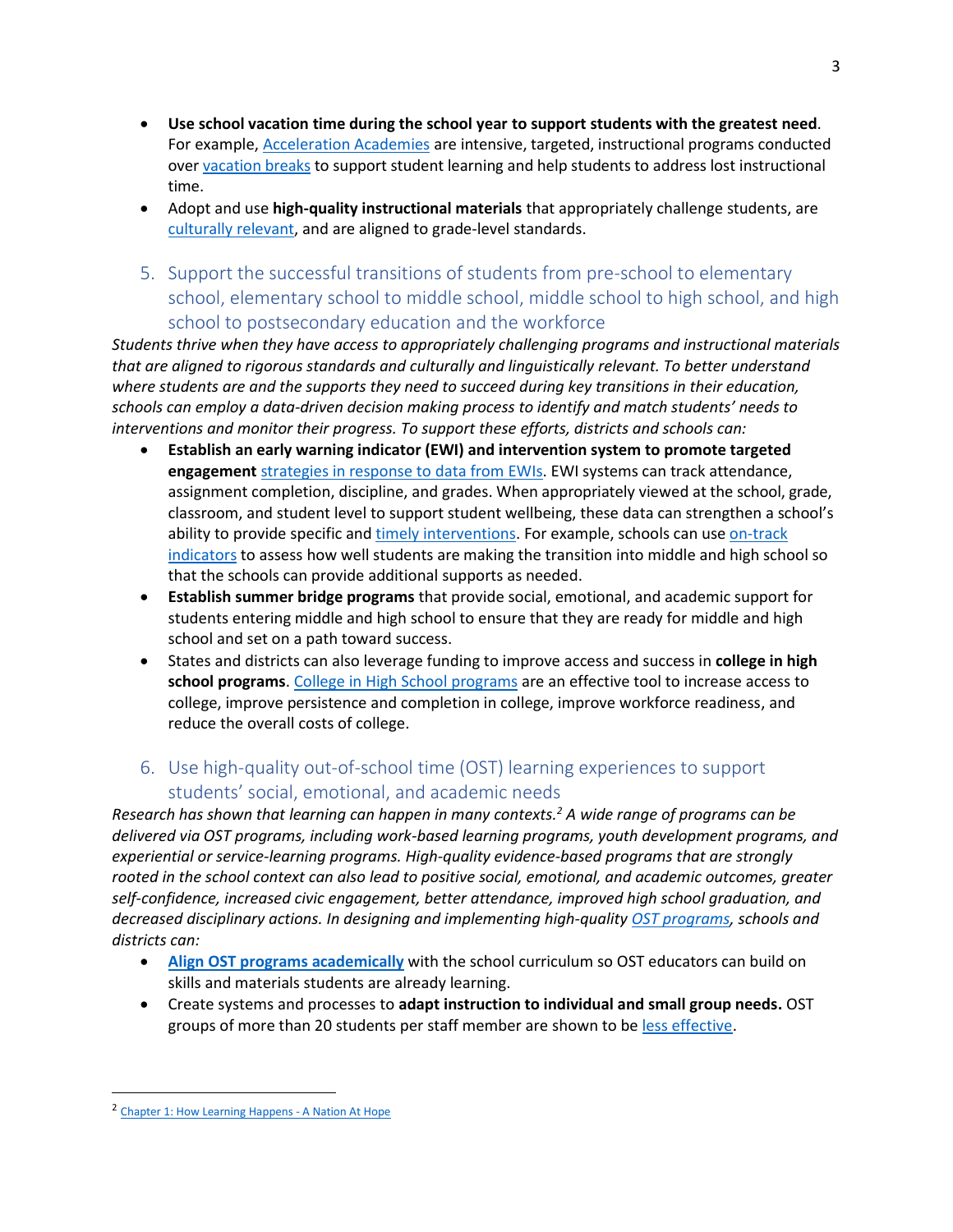- **Provide high-quality, engaging learning experiences** to students with the goal of providing students important opportunities for academic support and access to enrichment activities that develop social and emotional wellbeing and leadership skills.
- Ensure students with the most need for additional support have adequate **opportunity to participate in OST programs**.
- Regularly **assess program performance** using disaggregated results to improve or adjust the program as needed.
- **Partner with community-based organizations and local intermediary organizations** to increase access to high-quality OST opportunitie[s. Partnerships](https://compcenternetwork.org/resources/resource/7045/state-state-summer-and-afterschool-resource-list) may provide additional enrichment opportunities; expand the opportunity for students to interact with organization staff who may be more racially, culturally, and linguistically diverse; and create additional opportunities for community engagement.<sup>3</sup>
- **Support students with disabilities by providing [Extended School Year](https://sites.ed.gov/idea/files/rts-iep-09-30-2021.pdf) (ESY) services** under the Individuals with Disabilities Education Act (IDEA). These services can help accelerate learning for IDEA-eligible students with disabilities who, based on their individual needs as determined by the student's individualized education program team, need instruction beyond the regular school year in order to receive a free appropriate public education. ARP resources may be used to support the IDEA ESY authority or to provide summer learning and acceleration programs for students with disabilities who may not qualify for ESY.

#### **Learning Acceleration Highlights of ARP ESSER State Plans**

The **Arkansas Department of Elementary and Secondary Education** established the [Arkansas Tutoring](https://dese.ade.arkansas.gov/Offices/special-projects/arkansas-tutoring-corps#:~:text=The%20goals%20of%20the%20Arkansas%20Tutoring%20Corps%20are,expand%20the%20Arkansas%20Tutoring%20Corps%20across%20the%20state.)  [Corps](https://dese.ade.arkansas.gov/Offices/special-projects/arkansas-tutoring-corps#:~:text=The%20goals%20of%20the%20Arkansas%20Tutoring%20Corps%20are,expand%20the%20Arkansas%20Tutoring%20Corps%20across%20the%20state.) that aims to:

- Build a system of recruiting and training tutors who are equipped to meet the academic needs of students in their geographic area.
- Expand the Arkansas Tutoring Corps across the state.
- Connect potential tutors with organizations employing tutors to serve students with academic needs in Arkansas.

An online system connects prepared tutor candidates with organizations seeking to support students' academic needs. The program is already enhancing learning experiences of students due to loss of instructional time and addressing gaps in foundational skills in mathematics and literacy.

The **New Mexico Public Education Department (NMPED)** is using \$22 million to fund a suite of supports grounded in [accelerated learning,](https://webnew.ped.state.nm.us/wp-content/uploads/2021/03/NMPED_Academic_Roadmap_2021.pdf) including intensive tutoring. NMPED will fund 500 fellows through initial boot camp-style training and place them in elementary classrooms across the state. The program will use accelerated learning practices that effectively use small group instruction and targeted intensive tutoring.

The **Oklahoma State Department of Education (OSDE)** is working in partnership with Oklahoma colleges and universities to invest in a [Math Tutoring Corps](https://sde.ok.gov/math-tutoring-corps) to address middle and high school learning disruption. OSDE will invest in Algebra I tutoring for up to 1500 students in grades 7-12 per year. Tutors will provide 100 hours of free tutoring to each student on a virtual platform. The student to tutor ratio will be no more than 3:1 and tutors will be supervised and coached by college and university math faculty.

[Rhode Island's Learning, Equity and Accelerated Pathways District Support Program \(LEAP\) Task Force](https://www.ride.ri.gov/InsideRIDE/AdditionalInformation/LEAPTaskForce.aspx) identified tutoring as one of the specific recommendations to meet the diverse needs of students.

<sup>&</sup>lt;sup>3</sup> All strategies to increase racial diversity of educators must comply with applicable law, including Title VI of the Civil Rights Act of 1964.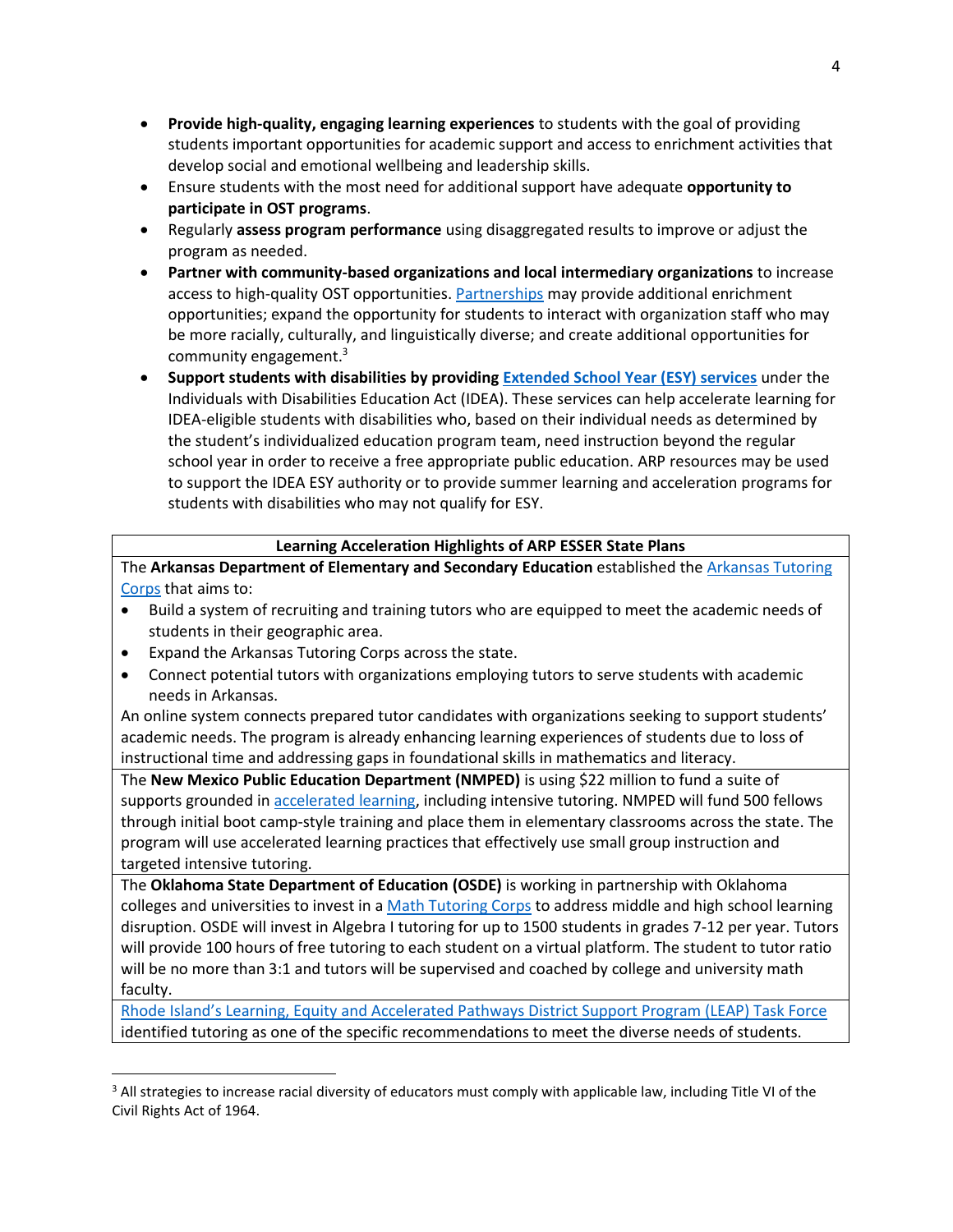Rhode Island is launching [an effort to expand intensive tutoring statewide.](https://www.ride.ri.gov/StudentsFamilies/EducationPrograms/Tutoring.aspx) The **Rhode Island Department of Education (RIDE)** will provide technical assistance to district leaders in developing tutoring programs for their districts based on practices modeled in a pilot program launched by the Annenberg Institute at Brown University. RIDE will also convene and coordinate several related tutoring initiatives such as expansion of the state's AmeriCorps organization.

The **South Carolina Department of Education (SCDE)** plans to work with partner organizations and local educational agencies (LEAs) to support and provide intensive tutoring to students who have been most impacted by COVID. SCDE will also provide funds directly to the South Carolina Afterschool Alliance to enable afterschool programs designed to address academic learning loss. One of the criteria that programs must meet to be eligible for funds is providing 50-60 minutes of academic instruction and tutoring beyond homework help in literacy and math.

The **Tennessee Department of Education** will use the 5 percent state-level set aside to focus on intensive tutoring to address the academic impact of lost instructional time. This statewide tutoring model, called [TN ALL Corps](https://www.tn.gov/education/top-links/tn-all-corps.html) (Tennessee Accelerating Literacy and Learning Corps), will ensure Tennessee students have access to intensive, low ratio tutoring over the next 3 years. Tennessee will prioritize a tutoring program leveraging all available dollars and partners with a goal to maximize tailored supports for students who need it most. Districts will have the opportunity to apply for matching grants to fund this intensive tutoring. Further, Tennessee will also offer matching grants for community partners to ensure all stakeholders have access to provide academic acceleration supports for students.

#### **ARP-Funded Programs and Practices in Districts and Schools**

**Huber Heights City Schools** in Ohio is leveraging ARP ESSER funds to provide more staffing at every elementary building through the addition of 30 grade-level tutors. These tutors will be trained using an "asset-based" model that focuses on relationships, building student confidence, goal setting, and learning important content to accelerate learning. Several evidence-based strategies will be employed including small group instruction, frequent assessment and response, intensive instruction, and targeted instruction based on progress monitoring. These strategies will also be employed at the middle school and high school levels through a focus on the Multi-tiered Systems of Support model. The entire district is moving towards a small group instructional model across all grade levels and subject areas, which will be directly supported through building-based professional development, curriculum coaching, ongoing monitoring, and administrative support.

Additionally, the district is partnering with Wright State University to ensure that students have further tutoring support provided by college students during and after school. They will use evidence-based strategies that will be taught and monitored by cooperating teachers.

**East Baton Rouge Parish Public Schools** in Louisiana is using ARP ESSER funding for increased tutoring and summer enrichment programs. These include 20 math coaches to work with teachers and students and English language learner coaches.

With ARP ESSER funds, **Florida's Miami-Dade County Public Schools**, the fourth largest school district in the country, plans to spend as much as \$30 million for K-12 tutors and interventionists through the next school year, and another \$20 million for after-school enrichment programs.

Another example is the **Lawrence [Public School](http://goldenticketlawrence.newprofit.org/)** system, which provided accelerated learning opportunities during school breaks, resulting in significant gains in student performance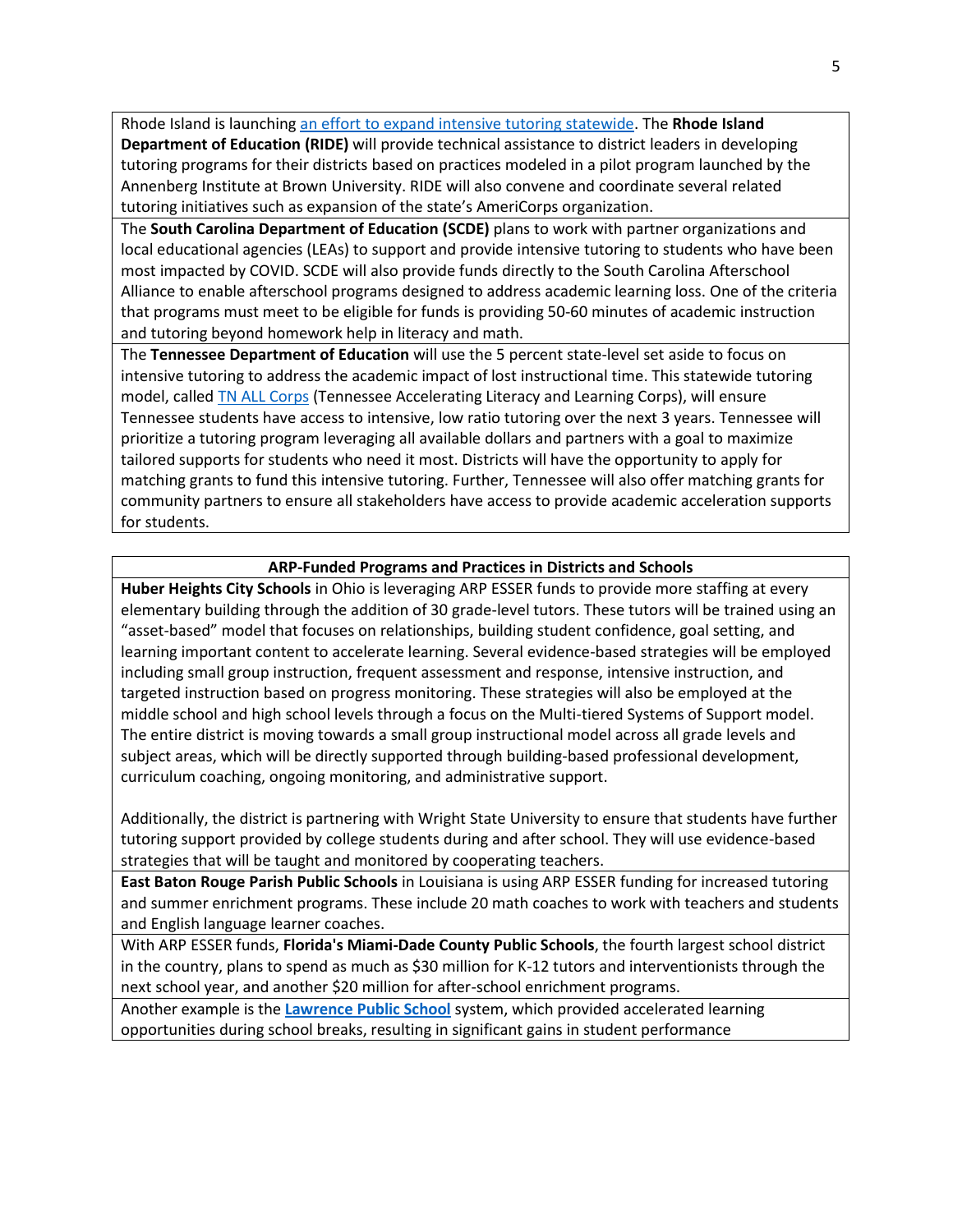#### **Out-of-School Time Highlights of ARP ESSER State Plans**

The **Arkansas Division of Elementary and Secondary Education (DESE)** is partnering with Arkansas State University, through its Arkansas Out-of-School Network (Network), to grant the funding set aside for evidence-based summer learning and enrichment programs as well as comprehensive afterschool programs. DESE, with the support of the Network, has awarded \$6.25 million in ARP ESSER funds to 53 afterschool, summer, and extended year learning programs across the state that meet the criteria for evidence-based summer-learning and enrichment programs. The grant gave preference to programs that address academic impact of lost instructional time and provide summer, enrichment, and comprehensive afterschool programs that address the disproportionate impact of COVID-19 on student subgroups identified in the ARP State Plan, specifically students living in poverty and students experiencing homelessness. Notably, each grant recipient will be required to document strong community engagement and collaboration to create a community learning environment. The Network will periodically collect data from the sub-awardees to determine the effectiveness of the program and will report findings to the state educational agency.

The **Georgia Department of Education (GDOE)** is combining the 1 percent ARP set aside for Comprehensive Afterschool Programs and the 1 percent set aside for Summer Learning and Enrichment to fund the [Building Opportunities in Out-of-School Time \(BOOST\) grant competition.](https://www.afterschoolga.org/boost/) GDOE is partnering with the Georgia Statewide Afterschool Network (GSAN) to administer BOOST, which is prioritizing various groups of disadvantaged students. BOOST grants prioritize programs with sites in communities with no government-funded afterschool or summer learning programs, including 21st Century Community Learning Centers and Georgia's Afterschool Care Program administered by the Georgia Division of Family and Children Services. BOOST grants include training and technical assistance to grantees to support quality improvements, data collection, and evaluation in support of sustainability.

The **Utah State Board of Education** will award ARP ESSER funds for evidence-based summer learning and afterschool programming through a competitive grant process to LEAs and community-based organizations. Applicants must include a description of the proposed evidence-based interventions designed to support students' academic needs and social, emotional, and mental health needs. Applicants must also submit targeted plans to serve students most impacted by the COVID-19 pandemic, and applications will be reviewed by subject matter experts. Awardees will participate in [technical assistance activities](https://schools.utah.gov/file/c4272c65-2dd4-4fc8-9f4d-5acd2df283ec) with the state's afterschool network, Utah Afterschool Network (UAN), or a UAN designee.

**Tulsa Public Schools** in Oklahoma has partnered with a local intermediary organization, the Opportunity Project, to use roughly a quarter of its [ESSER II and ARP ESSER dollars](https://learningpolicyinstitute.org/product/safe-school-reopening-tulsa-brief) to create more [before school, after school, and summer learning opportunities.](https://learningpolicyinstitute.org/product/safe-school-reopening-tulsa-brief) The Opportunity Project coordinated more than 80 community and faith-based organizations to provide a range of opportunities and experiences to students in June and August of 2021. The Opportunity Project organized the RFP process, and the district used federal funds to help existing community-based organizations expand programming. District leaders plan to sustain these initiatives into the future by attracting philanthropic and government funds.

**Stamford Public Schools** in Connecticut partnered wit[h Stamford Cradle to Career \(SC2C\),](https://stamfordcradletocareer.org/) a community-based organization, to assist in coordinating a new universal 6-week summer program for its elementary school students In summer 2021[, SC2C supported the district](https://stamfordcradletocareer.org/wp-content/uploads/2021/10/SPS-2021-Summer-Enrichment-Afternoon-Summary.pdf) by managing a planning process in partnership with Stamford Public Schools and Stamford Public Education Foundation to enlist community-based organizations to provide enrichment activities at school sites during the afternoon portion of the program. A total of 14 community-based organizations serving 1,200 students provided programming in sports, arts, and science that ran for 6 weeks in summer 2021.